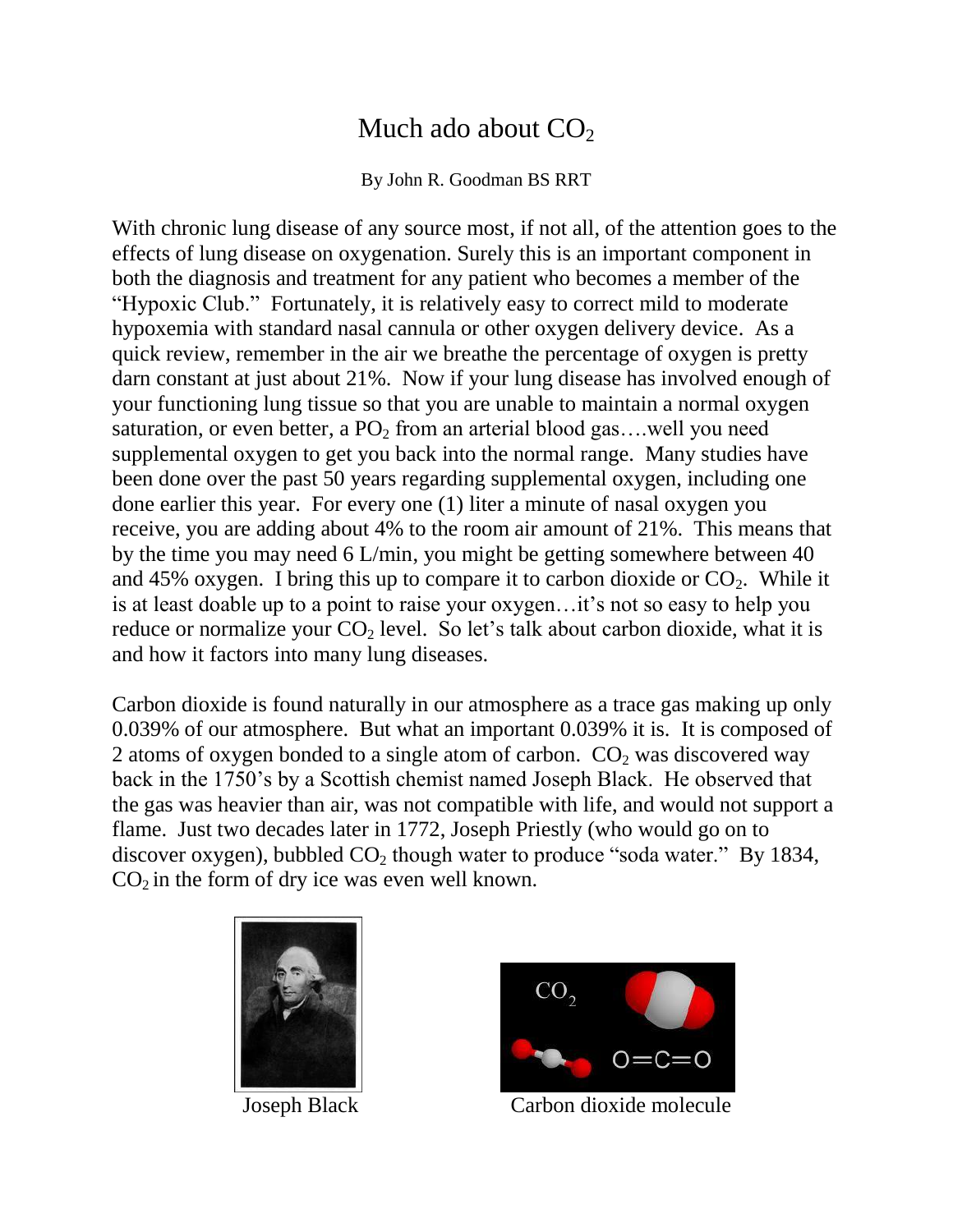Although it's nice to have dry ice, carbonated beverages, and a host of other industrial uses, it is the role of carbon dioxide in photosynthesis that we must start with. Photosynthesis is a miracle of biology! Basically, green plants, algae, and many types of bacteria use carbon dioxide and water to form food compounds such as glucose and get this….oxygen. Imagine oxygen as a by-product of photosynthesis, now released to refresh and regenerate the air we breathe. It takes approximately 30,000 years to replenish all the oxygen in the atmosphere. So that's where the 21% oxygen in the air we breathe comes from.

What happens next is basically the reverse of photosynthesis and is called respiration. In our bodies, we breathe in oxygen from the air, combine it with glucose to produce energy, a bit of water, and carbon dioxide. (A much more thorough explanation of energy production was covered in November's article of the month titled "Why does my oxygen saturation drop when I get up and move around.") In terms of lung disease, this is where the rubber hits the road. It is one of the chief roles of the lungs to eliminate  $CO<sub>2</sub>$  as it accumulates. Just as we must use or consume about 250cc of oxygen per minute to sustain life, we must eliminate around 200cc of carbon dioxide per minute to keep our blood levels of  $CO<sub>2</sub>$  in the normal range. This is especially daunting when you think we normally breathe over 20,000 times per day and something like 600,000,000 breaths by the age of 70! With chronic lung disease this is easier said than done.

Increases in  $CO<sub>2</sub>$  are not as easy for your doctors to treat as it is for them to correct your low blood oxygen levels. This is complicated by the fact that there is no easy, painless, inexpensive way to measure your actual blood level of  $CO<sub>2</sub>$  without getting a sample of your arterial blood. On the blood gas report this will be shown as your  $PCO<sub>2</sub>$ . Many of you already know that a reliable digital pulse oximeter can be purchased on the internet for under \$30.00. There is no commercial  $CO<sub>2</sub>$ equivalent of the digital pulse oximeter. Devices that measure exhaled  $CO<sub>2</sub>$  are called capnometers and the science is called capnography.



A variety of examples of capnometers primarily used in a hospital setting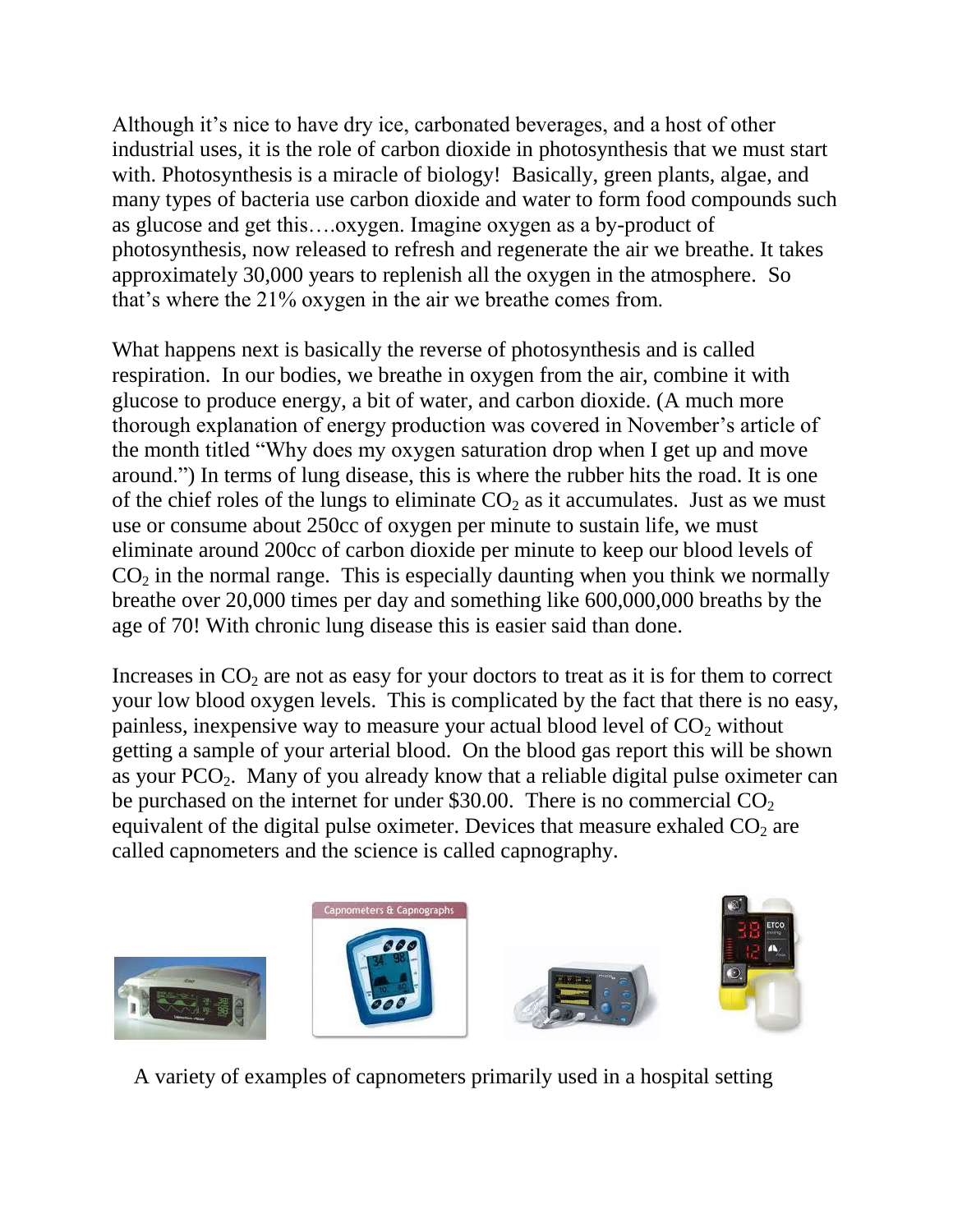So what is a normal  $CO<sub>2</sub>$  level? If we go by the blood gas (the RT's bible) then at sea level the normal range is 35-45 mm. Here in Denver and other cities of altitude it is a little lower…maybe 34-38 mm. So is there another *non-invasive* way to measure  $CO<sub>2</sub>$ ? Actually there is. Not exactly as accurate as a blood gas, but there *is* another way. We can measure the amount of  $CO<sub>2</sub>$  in your exhaled breath. This principle has been known for many years. In fact it was first described by John Tyndall in 1864. It is safe to say that the measurement of exhaled  $CO<sub>2</sub> (etcO<sub>2</sub>)$ found its first use in the operating room, and has since gone on to many applications from EMT's and paramedics, to ICU personnel taking care of the most critical patients. An exhaled  $CO<sub>2</sub>$  of 4-5 percent is in the same range as the 35-45mm from the blood gas. Capnography has also gone through many technological advances over the past 30-40 years, but basically still works on the same principle…and there is the rub. It is just not that easy to miniaturize capnometers like it was for oximeters. Pricing is still pretty cost prohibitive as well for home use. Also, unlike oximetry, with advancing lung disease, capnometers are not quite as "trustable" as even an inexpensive digital pulse oximeter.

So here we are in 2012 and there is still no easy way to monitor your  $CO<sub>2</sub>$  in the home. Unlike noticing your fingers or lips getting a little blue when your oxygen is low...we cannot "see" your  $CO<sub>2</sub>$  level. Many patients think that when they get short of breath (SOB) it is time to turn up their oxygen. Smart patients who go by their oximeters know that you can be quite SOB with very normal oxygen levels. That is because SOB is not just caused by low blood oxygen levels. It may also be due to increased  $CO<sub>2</sub>$  levels. The human body is amazing in its ability to compensate for chronic conditions it has to deal with. In patients with lung disease compensation occurs over many years. This is especially true concerning your  $PCO<sub>2</sub>$ . If your  $CO<sub>2</sub>$  level begins to climb, you must work a little harder to eliminate the extra carbon dioxide. Working harder requires more muscle involvement, and that requires more oxygen to produce the energy to do the work. Another Catch 44 cycle develops. If you can't supply the oxygen you need to do the "work", your  $CO<sub>2</sub>$  continues to rise, this stimulates you to work harder…requiring more oxygen and more work etc. At some point your  $CO<sub>2</sub>$  will elevate to a point where you can no longer do the work and you will require not only supplementary oxygen support, but also some assisted ventilatory support. Something has to be done to break this cycle and rest your muscles of ventilation. This most commonly takes the form of BiPap. Some examples are below.